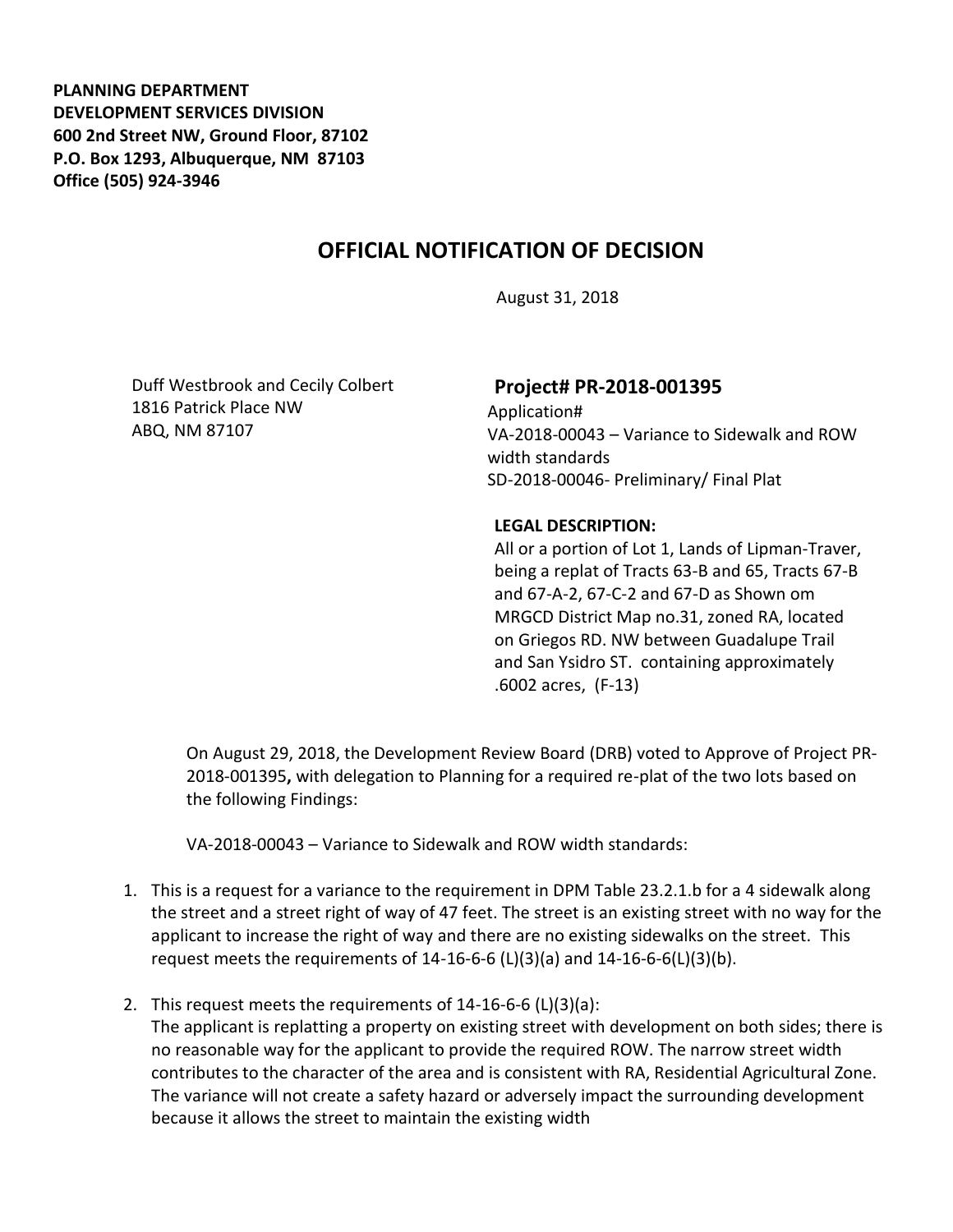Official Notice of Decision Project # PR-2018-001395 VA-2018-00080, SD-2018-00046 August 29, 2018

Page 2 of 3

The variance is consistent with underlying low intensity RA zone and with intent of the comprehensive to protect the character of existing neighborhoods. The variance will not impact development in the floodplain because the request keeps the current street condition.

- 3. The request meets the requirements of 14-16-6-6(L)(3)(b) Variance to Sidewalk Requirements:
- a. The subject site and surrounding lots are zoned RA, the lowest intensity residential zone. There are no existing sidewalks along Patrick Place, also shown as Patrick Avenue, so the variance will not create a gap in the existing system
- b. The existing ROW is 28 feet; less than minimum 47 foot width required. Because the street is a low traffic street the street could be used for ADA access.

There are no existing sidewalks; c. is not applicable to the request.

SD-2018-00046- Preliminary/ Final Plat:

- 1. The request is consistent with IDO and meets the lot standards of the RA zone and contextual standards of section 14-16-5-1(C)(2).
- 2. Pursuant to section 14-16-6-6(I)(3)(a) the request is consistent with the applicable City regulations.
- 3. Pursuant to section 6-6-(J)(3)(b) the Final Plat meets the requirements in the Preliminary Plat approval.

APPEAL: If you wish to appeal this decision, you must do so within 15 days of the DRB's decision or by **SEPTEMBER 13, 2018.** The date of the DRB's decision is not included in the 15-day period for filing an appeal, and if the 15<sup>th</sup> day falls on a Saturday, Sunday or Holiday, the next working day is considered as the deadline for filing the appeal.

For more information regarding the appeal process, please refer to Section 14-16-6-4(U) of the Integrated Development Ordinance (IDO). A Non-Refundable filing fee will be calculated at the Land Development Coordination Counter and is required at the time the appeal is filed.

You will receive notification if any person files an appeal. If there is no appeal, you can receive Building Permits at any time after the appeal deadline quoted above, provided all conditions imposed at the time of approval have been met. Applicants submitting for building permit prior to the completion of the appeal period do so at their own risk. Successful applicants are reminded that there may be other City regulations of the IDO that must be complied with, even after approval of the referenced application(s).

Sincerely,

Kym Dicome DRB Chair